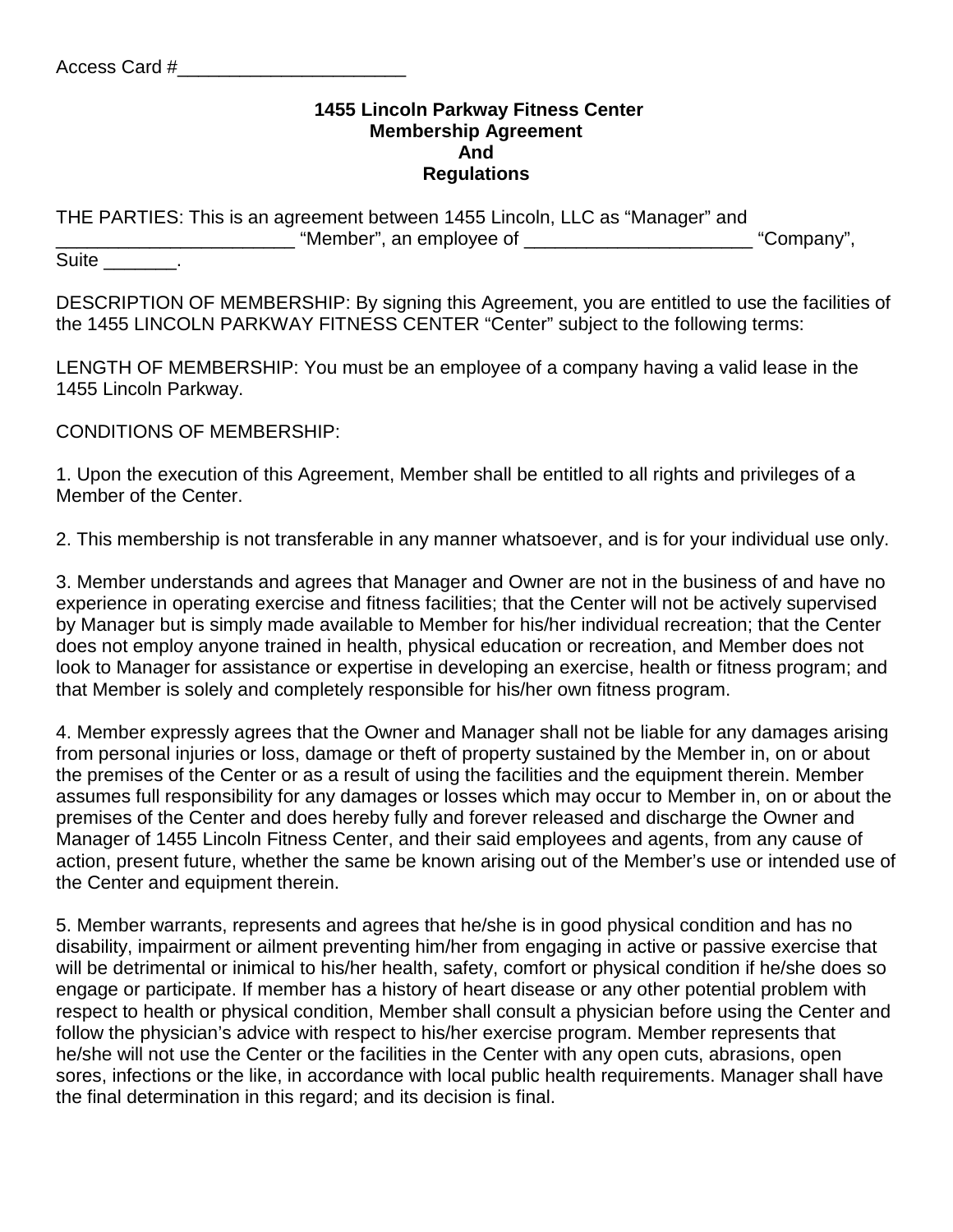6. Each Member is responsible for his/her own personal property. The Owner and Manager, and their respective officers, employees and agents, shall not be responsible for damaged, lost or stolen articles of clothing or any other property of any Member. Lockers are provided ONLY while Member is using the Center. Any property of any Member left overnight, including locks, may be removed.

7. Member agrees to conduct himself/herself in a quiet and well-mannered fashion when in or about the Center so as not to cause any disturbance which would interfere with the enjoyment and effective use of the Center by other Members. Under no circumstances will Member foul, loud, abusive or slanderous language, or harass, molest, badger or solicit other Members. Member agrees to abide by all rules and regulations promulgated by Owner and Manger all of the terms and conditions contained herein. Manager reserves the right to terminate this agreement and cancel any and all rights to use the Center should Member fail to abide by such rules or the terms and conditions contained herein.

8. Member agrees to utilize the equipment properly and avoid careless use of equipment Members are encouraged to either place a towel on the part of the equipment that may come in contact with the skin or, after using, wipe dry the equipment that may become wet from perspiration. Under no circumstance shall Member move exercise equipment in any manner not authorized in writing by manager. Movable equipment, such as free weights, should be returned to their designated location.

9. Member agrees to report immediately any malfunction, problem or damage to the equipment that is out of order. Manager shall have the exclusive right to arrange for repair of equipment that is out of order.

10. NO GUESTS WILL BE PERMITTED IN THE CENTER. Personal fitness trainers or instructors are not permitted in the Center without prior written consent of the Manager. Each member must be an employee of a company that has a valid lease in the 1455 Lincoln Parkway building. MEMBERSHIP DOES NOT INCLUDE FAMILY MEMBERS. ANY VIOLATION OF THIS RULE IS CAUSE FOR MEMBERSHIP TERMINATION.

11. The Center will be available for use between the hours of 6:00am and 11:00pm Monday through Friday and between 8:00am and 1:00pm Saturday. Access to the Center will be available at such times by use of a Membership Access Key. An Access Key is required for entrance in to the Center.

12. Members shall wear appropriate clothing including soft soled athletic shoes.

## **13. THERE SHALL BE NO SMOKING OR ALCOHOLIC BEVERAGES ALLOWED IN ANY PART OF THE CENTER BY ANY PERSON.**

14. No food or drinks (except for enclosed plastic water sip-bottles) are allowed in the Center.

15. Member shall not loiter or use the other common areas of the 1455 Lincoln Parkway Building while in gym or running clothes.

16. Manager reserves right to amend or add to these rules and conditions as it may deem necessary for proper management of the Center.

17. Membership includes use of all Centers' facilities. Manager shall have right to add to, change, remove, move, eliminate or modify the equipment, facilities or services in the Center in any manner deemed necessary.